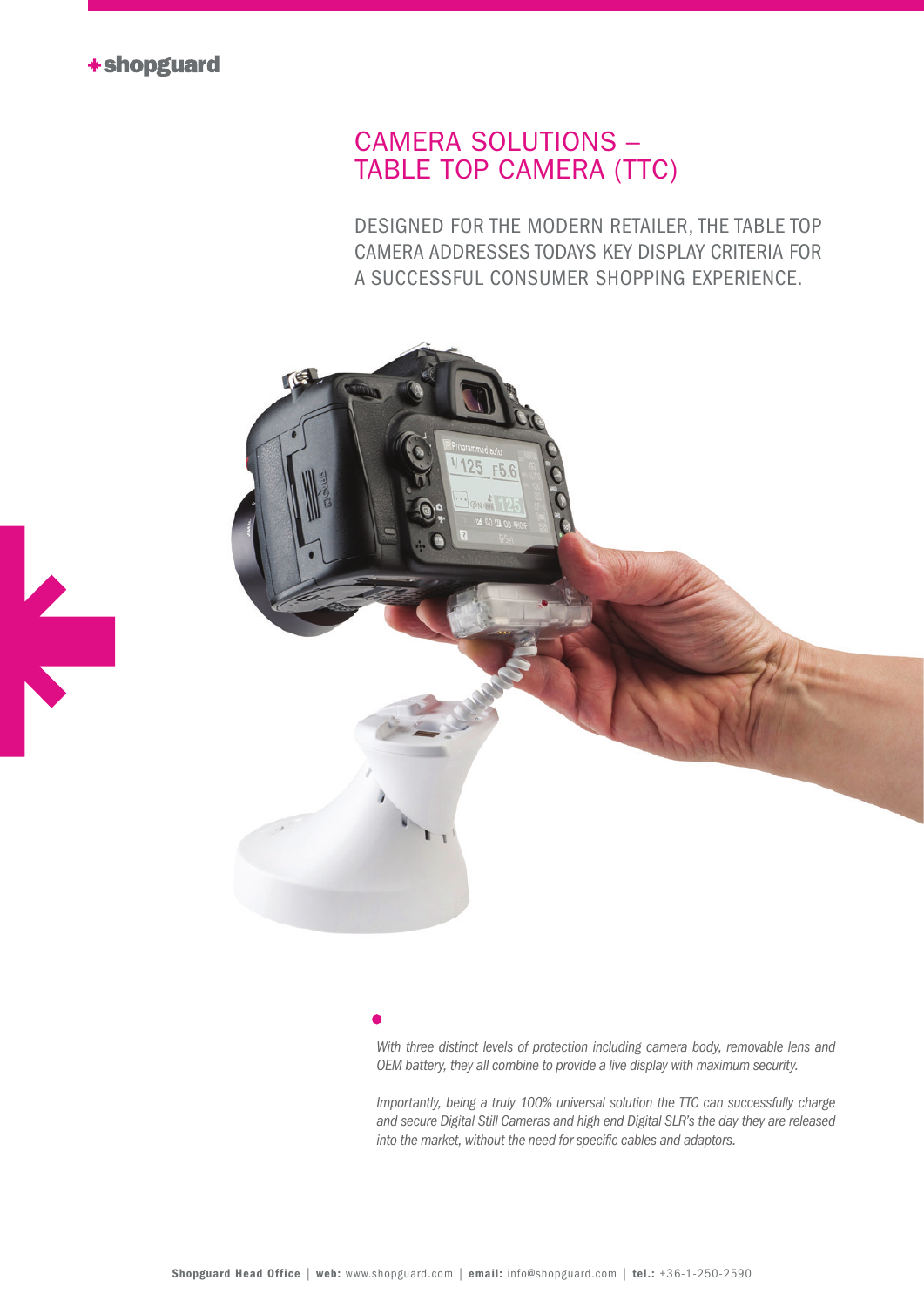

## *Key Features:*

- One solution for all camera types.
- 100% Power up ability of DSC's, DSLR's.
- Secure Quick Release Mechanism allowing for easy removal and re-installation.
- **\*** Interactive media ready as an option.



- Auto detecting power consumption capability.
- $*$  100% charging for all camera types.
- $\div$  Secondary protection for SLR cameras.
- "No fall" protection for larger heavier cameras.